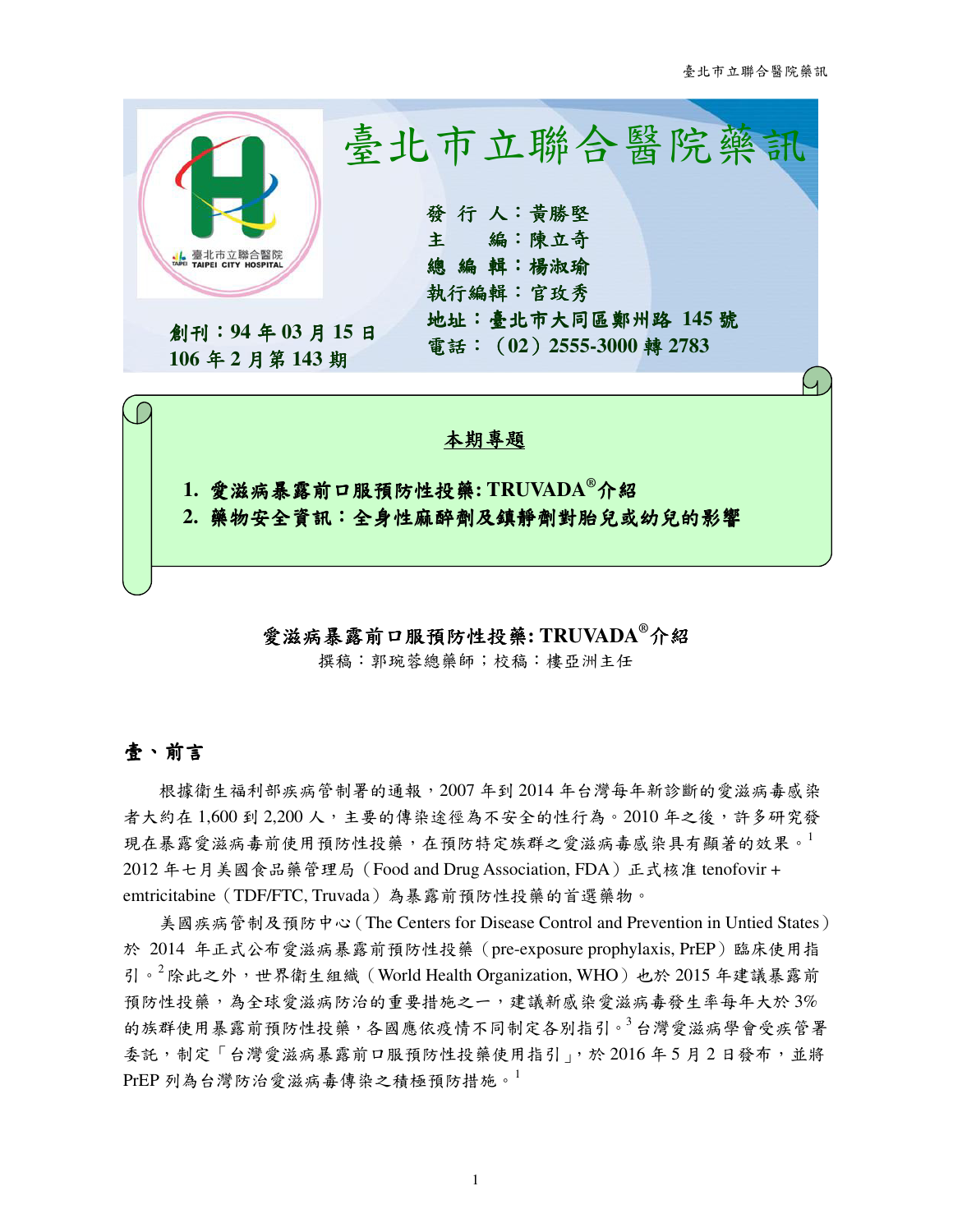# 貳、治療藥品簡介

目前國、內外抗愛滋病毒治療藥物,主要以高效能抗愛滋病毒治療(highly active antiretroviral therapy, HAART)為主。通常會使用兩種核苷酸反轉錄酶抑制劑(nucleoside reverse-transcriptase inhibitors, NRTIs)作為治療骨幹,併用一種非核苷酸反轉錄酶抑制劑

(non-nucleoside reverse-transcriptase inhibitors, NNRTIs), 或併用一種到兩種蛋白酶抑制劑 (protease inhibitors, PIs),或其他具有新抗病毒機轉的藥物,例如:融合抑制劑(fusion inhibitor)、嵌入酶抑制劑(integrase inhibitor)、或 CCR5 拮抗劑(CCR5 antogonist),挑選一 種藥物,搭配治療骨幹,以構成抗愛滋病毒藥物組合。從其他先進國家的使用經驗,和國內 的觀察研究,都顯示這些含三到四種不同抗愛滋病毒藥物的組合,在初次使用藥物的感染者, 可以大幅降低血漿病毒量(plasma HIV RNA load)、升高 CD4 淋巴球數,因此大幅地降低了 病患發生伺機性感染 (opportunistic infections) 和腫瘤的機會,與致死的風險。<sup>4</sup>

TRUVADA®為 emtricitabine 和 tenofovir 的複方藥品,與其他抗反轉錄病毒藥物併用來治 療成人 HIV-1 感染,及用於合併採取安全性行為下,進行暴露前預防性投藥(PrEP),以降低 高風險成人發生 HIV-1 感染的風險。此項適應症的基礎為針對有高度 HIV-1 感染危險之男男 性行為者 (men who have sex with men, MSM), 及血清 HIV 檢驗結果相異之異性伴侶所進行 的臨床試驗。 $5$ 

# 參、用法用量

TRUVADA®用於治療 HIV-1 感染時的建議劑量為每日一錠 (含 200 mg emtricitabine,簡 稱 FTC;和 300 mg tenofovir disoproxil fumarate,簡稱 TDF),無須考慮是否須與食物併服。 而對未感染 HIV-1 的成人,暴露前預防性投藥的建議劑量為每日口服一錠。對於估計肌酸酐 清除率≧50 mL/min 的患者,建議給藥間隔為 24 小時一次;肌酸酐清除率為 30-49 mL/min 的 患者,給藥間隔時間應每隔48 小時一次;肌酸酐清除率<30 mL/min 的患者(包括進行血液透 析的患者)不應使用 TRUVADA。以上這些給藥間隔的建議乃基於非 HIV 感染之受試者的單一 劑量藥物動力學資料,由於這些給藥調整間隔之安全性與有效性尚未建立於中度腎損傷的病 患,因此應緊密監測這些患者的臨床反應和腎功能。至於暴露前預防性投藥部分,切勿對未 感染 HIV-1,且估計肌酸酐清除率低於 60 mL/min 的人使用 TRUVADA 進行 PrEP。

### 肆、藥物動力學

在口服給藥後,emtricitabine 很快被吸收,尖峰血漿濃度出現在服藥後 1-2 小時。在活體 外,emtricitabine 與人類血漿蛋白的結合小於 4%,且在 0.02-200 µg/mL 濃度範圍內,此結合 率不變。代謝部分,約 86%藉由尿液排出,約 13%以代謝物排出。代謝物包括 3'-硫氧化物非 對映異構體(3'-sulfoxide diastereomers)及它們的葡萄糖醛酸結合物(glucuronic acid conjugate)。 Emtricitabine 經由腎小球過濾及主動腎小管分泌聯合排除,在單次口服後,emtricitabine 之血 漿半衰期約為10小時 (表一)。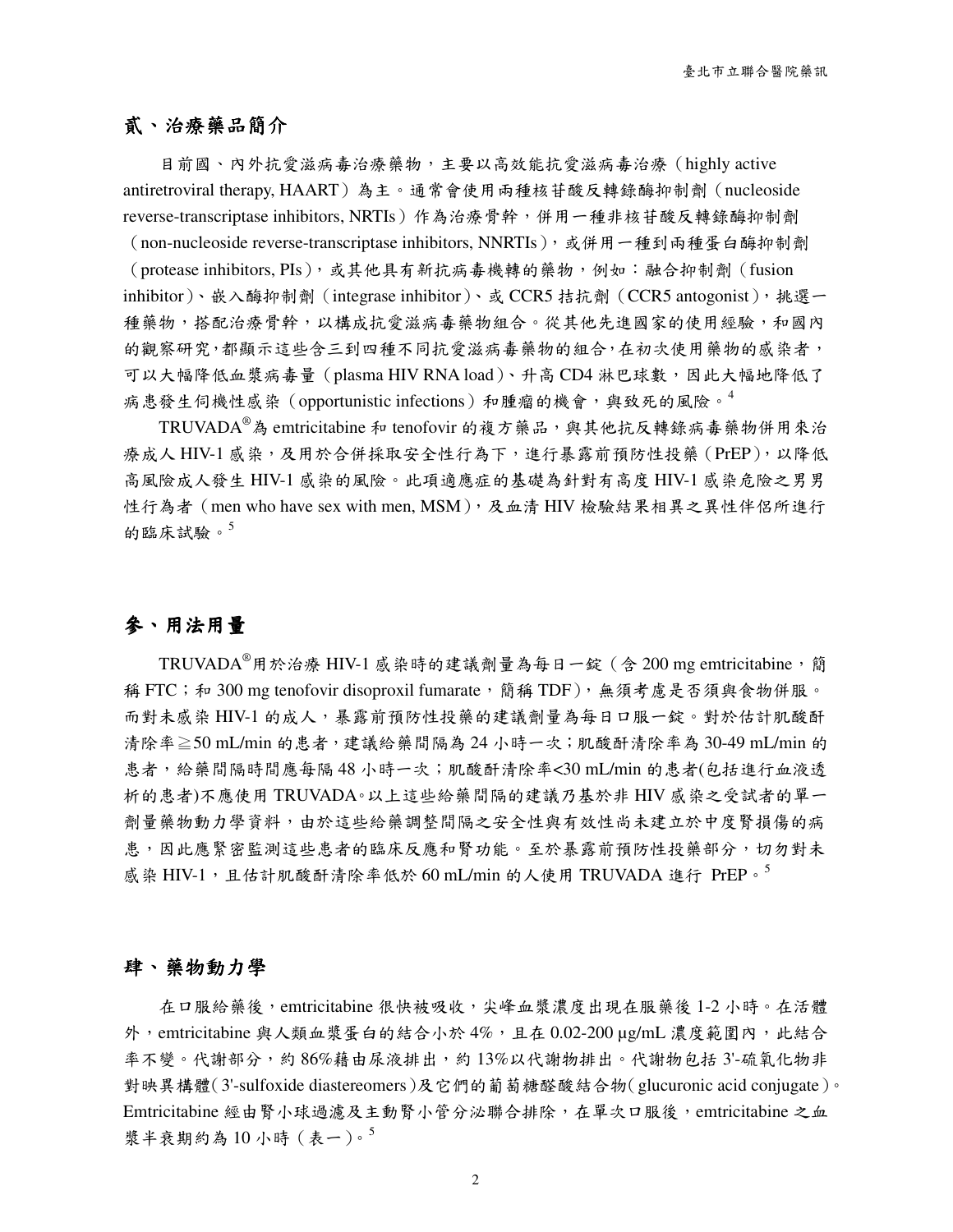Tenofovir 在口服給藥後的尖峰血漿濃度出現在服藥後 1 小時左右。在活體外,tenofovir 與人類血漿蛋白的結合小於 0.7%,且在 0.01-25 μg/mL 濃度範圍內, 此結合率不變。約70-80% 的 tenofovir 靜脈注射劑量,在尿中以未改變的藥物排出。Tenofovir 經由腎小球過濾及主動腎 小管分泌聯合排除,在單次口服後,tenofovir 的最終排除半衰期約為17 小時(表一)。5

|                                | Emtricitabine               | <b>Tenofovir</b> |
|--------------------------------|-----------------------------|------------------|
| 空腹口服生體可用率 <sup>b</sup> (%)     | $92(83.1-106.4)$            | $25$ (NC-45.0)   |
| 血漿最終排除半衰期 <sup>b</sup> (小時)    | $10(7.4-18.0)$              | $17(12.0-25.7)$  |
| Cmax <sup>c</sup> $(\mu g/mL)$ | $1.8 \pm 0.72$ <sup>d</sup> | $0.30 \pm 0.09$  |
| $AUCc$ ( $\mu$ g • hr/mL)      | $10.0\pm3.12^d$             | $2.29 \pm 0.69$  |
| $CL/Fc$ (mL/min)               | $302+94$                    | $1043 \pm 115$   |
| $CLrenalc$ (mL/min)            | $213\pm89$                  | $243\pm33$       |

表一、Emtricitabine 與 Tenofovir 在成人體內的單次劑量藥物動力學參數5

a. NC=未計算 b. 中位數(範圍) c. 平均值(±標準差) d. 所示資料為穩定狀態值。

#### 伍、 使用注意事項

只有對確認為 HIV 陰性的患者才可使用 TRUVADA®進行 PrEP,且在用藥期間應定期(至 少每3個月一次)進行確認。對未發現的急性 HIV-1 感染患者,使用 TRUVADA®進行 PrEP 之後,會檢出具抗藥性的 HIV-1 突變病毒。如果出現急性 HIV 感染的徵兆或症狀,切勿開始 使用 TRUVADA<sup>®</sup>進行 PrEP, 除非確認感染狀態為陰性。<sup>5</sup>

根據資料顯示,對未確診的早期 HIV-1 感染患者使用 TRUVADA®進行暴露前預防性投 藥(PrEP),可能出現乳酸性酸中毒,和嚴重脂肪變性、肝腫大以及治療後 B 型肝炎急性惡 化,並有抗藥性的風險。另外也有報告指出,感染 HBV 和 HIV-1 的患者若中斷使用 TRUVADA®,會出現 B 型肝炎重度急性惡化。因此,應對中斷使用 TRUVADA®並感染 HBV 的患者,進行至少數月的肝功能嚴密監測,同時在臨床上密切觀察追蹤。如果合適,才可以 開始進行抗 B 型肝炎治療。在開始使用 TRUVADA®進行治療前及用藥治療期間 (依臨床狀 況),建議對所有患者執行肌酸酐清除率評估。在同時或最近曾使用腎毒性藥物,如高劑量或 多種非類固醇抗發炎藥(NSAIDs)的情況下,應避免使用 TRUVADA®。5

#### **陸、臨床療效與安全性**

根據國外大規模多中心、隨機分配、雙盲的臨床試驗,男男間性行為者暴露前預防 (Pre-exposure Prophylaxis Initiative, iPrEx)研究,相較於安慰劑,每日口服 TDF/FTC 對於 2,441 位高感染風險的男男性行為者,與跨性別女性受試者,可以減少 44%感染 HIV 的風險  $(95\%$ 信賴區間為  $15-63)$ 。 $6$ 在同一個臨床試驗的開放性延伸研究 (Pre-exposure Prophylaxis Initiative open label extension, iPrEx-OLE)則發現,每週服用小於兩次的 TDF/FTC, 保護力只 有 44%,且不具統計顯著性 ( 95%信賴區間為 31-77 ),而每週服用兩次到三次的 TDF/FTC 保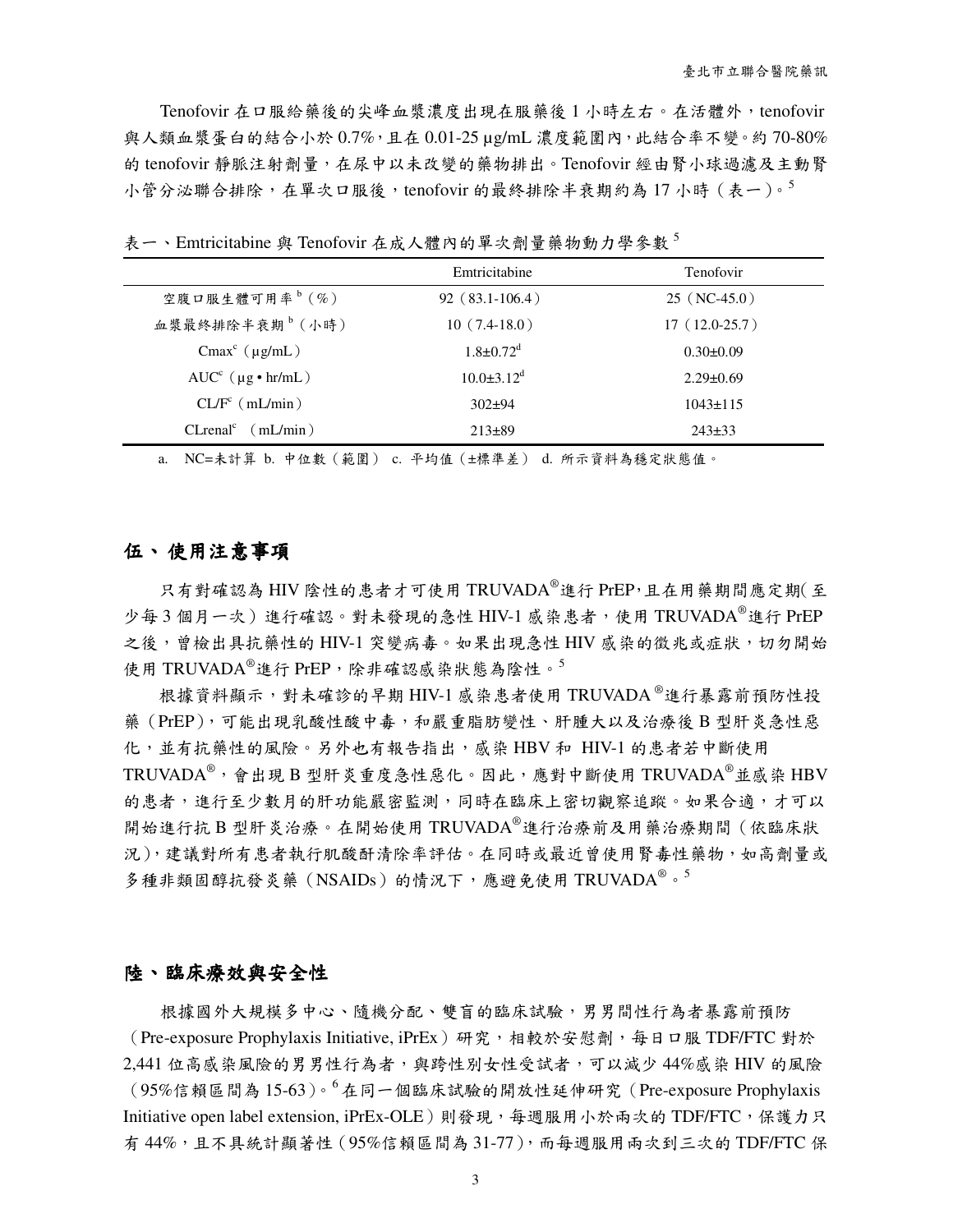護力則增加到 84%(95%信賴區間 21-99),如果每週服用 TDF/FTC 次數超過四次則能達到 95%的保護力 (95%信賴區間 88-100)。<sup>7</sup>

TDF 的常見副作用為頭痛、腹瀉、無力、腎功能受損、乳酸代謝性中毒、及骨質流失。 FTC 的常見副作用包括頭痛、噁心、腹瀉、無力,皮膚色素沈著、及乳酸代謝性中毒。<sup>5</sup>即 使 TDF/FTC 有以上的不良反應,在臨床研究 iPrEx 中,有服用 TDF/FTC 的受試者,和服用 安慰劑的受試者,在藥品不良反應的通報及查驗上,包括程度三或四級以上的副作用和骨折 的發生,皆沒有統計上的意義,但仍需更長時間的追蹤報告。<sup>6</sup>在 iPrEx 臨床研究中,收案了 十三位 B 型肝炎帶原但肝功能相對正常的受試者,其中有六位被分配在 TDF/FTC 組中,在 後續的報告中,所有的 B 型肝炎帶原者在停藥後,都沒有發生 B 型肝炎復發的情形。因此, B 型肝炎帶原者並非不能使用 PrEP 的族群,但仍應謹慎與服藥者討論,並延長停藥後的追蹤 期限。1,6

### 柒、病人的藥物衛教

開始使用 PrEP 前,必須給予病人適當的衛教內容,包括:藥物作用原理、好處、風險、 可能發生之副作用、服藥方式等。此外,必須與病人強調服藥配合度與藥物效力有高度相關 性。<sup>1</sup>至於藥效起始時間,依照國外證據顯示,TDF 藥物濃度在直腸組織較高於女性陰道,推 估至少需每日服藥 7 天以上,才會對肛交接受方產生保護力。而女性則需服藥至少 21 天才始 有保護效果。<sup>1</sup>因此衛教時須強調,PrEP 須每日按時服藥且服藥期間仍須搭配安全性行為, 而非預計未來 7 天(或 21 天)後要發生性行為才吃。

#### 捌、結論

根據台灣暴露前口服預防性投藥使用指引說明,使用 PrEP 前,仍需進行一連串嚴謹的評 估流程及追蹤,包含適用性評估、風險行為評估、諮商與衛教、實驗室檢查、服藥配合度評 估等。<sup>1</sup>除了預防性藥物之外,如何避免不安全的性行為,以及如何正確的預防也是現今醫療 團體最希望民眾所能正視的議題之一。然而就算有暴露前預防性用藥(PrEP),在面對有抗藥 性的病毒時,還是有無效的時候。另外,PrEP也無法預防其他性病(梅毒、淋病、菜花)。 因此需將處方 TRUVADA®視為完整預防策略的一部份,而並不是保險套的替代品,因為 TRUVADA®並不一定能百分之百有效預防 HIV-1 感染。

## 玖、參考文獻

- 1. Taiwan AIDS Society. Guideline for the Use of Pre-Exposure Oral Prophylaxis (PrEP) in Taiwan. Centers for Disease Control, R.O.C. (Taiwan), 2016.
- 2. Centers for Disease Control. Preexposure Prophylaxis for the Prevention of HIV Infection in the United States. Centers for Disease Control, 2014.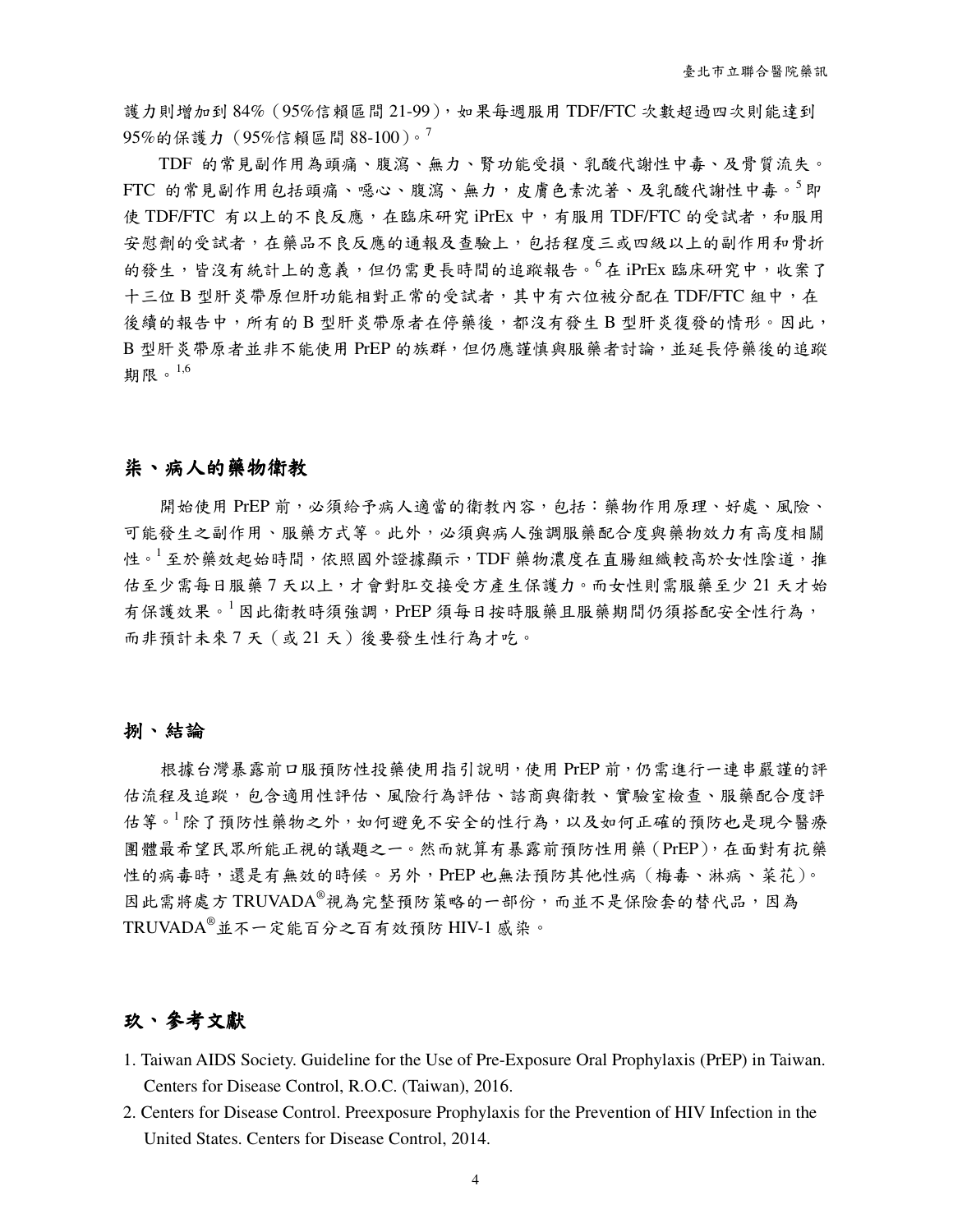- 3. World Health Organization. Guideline on when to start antiretroviral therapy and on pre-exposure prophylaxis for HIV. World Health Organization, 2015.
- 4. 李欣純、呂俊毅、吳岫等。愛滋病檢驗及治療指引。衛生福利部疾病管制署,2013。
- 5. 藥品仿單:TRUVADA® Tablets。2013.
- 6. Grant RM, Lama JR, Anderson PL, et al. Preexposure chemoprophylaxis for HIV prevention in men who have sex with men. N Engl J Med 2010; 363: 2587-99.
- 7. Grant RM, Anderson PL, McMahan V, et al. Uptake of pre-exposure prophylaxis, sexual practices, and HIV incidence in men and transgender women who have sex with men: a cohort study. Lancet Infect Dis 2014; 14: 820-9.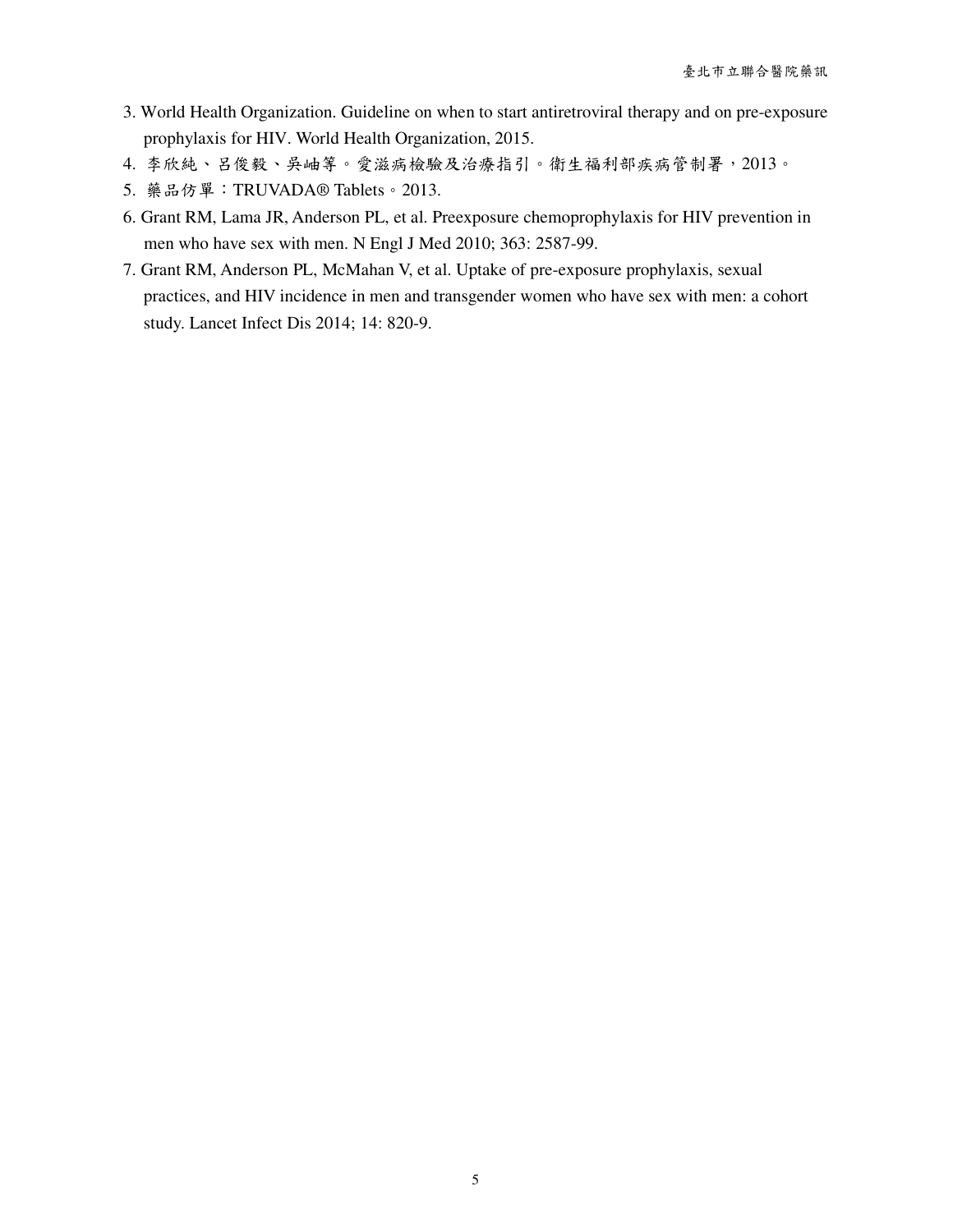# 藥物安全資訊

撰稿: 陳筱涵藥師 校稿: 吳淑娟主任

## 壹、全身性麻醉劑及鎮靜劑對胎兒或幼兒的影響

美國 FDA 自 1999 年發表首篇關於全身麻醉和鎮靜藥,對兒童大腦發育的潛在不良影響 之動物研究後,一直不斷在調查研究相關訊息,更在 2007、2011 和 2014 年召開諮詢委員會 會議。為了進一步協調和資助這一領域的研究,美國 FDA 與國際麻醉研究學會(International Anesthesia Research Society, IARS)開始合作。

全身性麻醉劑及鎮靜劑,包含:desflurane、isoflurane、sevoflurane、halothane、etomidate、 ketamine、propofol、methohexital、pentobarbital、lorazepam injection、midazolam injection、 midazolam syrup。動物實驗發現,使用阻斷 NMDA 受器和促進 GABA 活性的麻醉劑,及鎮 靜劑超過三小時,會增加腦部神經凋亡(neuronal apoptosis),而導致長期認知缺損(cognitive deficits),影響到第三孕期胎兒及三歲以下幼兒的安全。近期有人體研究指出,單次、短時間 使用全身性麻醉劑及鎮靜劑不太會對嬰幼兒的行為和學習造成負面影響。但部分臨床研究顯 示,長時間或反覆使用麻醉藥品可能與神經發育遲緩(neurodevelopmental delay)、學習障礙 (learning disability)、注意力不足過動症(ADHD)等認知及行為問題有關。目前尚無法釐清 係因麻醉藥品、或諸如手術本身、病人既有疾病等其他因素所致;因此,仍然需要更多的研 究來提供關於這些藥物在幼兒和孕婦中安全使用的更多訊息。

然而病人在面臨危及生命的情況下,麻醉和鎮靜藥物對於手術、止痛和減壓的嬰兒、兒 童以及孕婦是必要的。為不延誤手術進行,醫療人員應與病人家屬或照護者充分討論手術的 效益及風險。在使用上應注意下列事項,以避免造成傷害:

一、醫療人員應注意事項:

- 1. 對於任何需麻醉的非緊急處置(elective procedure),應謹慎評估其臨床效益與風險, 以決定適當的手術時機。
- 2. 醫療人員應與孕婦或病人家屬及照護者充分討論麻醉手術的效益、風險、適當的手術 時機、手術時間長短,以及疾病未治療的健康風險。
- 二、病人應注意事項:

病人家屬及照護者應向醫療人員詢問有關病人的手術計畫,如手術時間長短、後續 是否需反覆進行手術,並與醫療人員討論麻醉對病人腦部發育可能造成的不良影響,以 及是否宜將手術延後至適當時機而不危及病人健康。

6